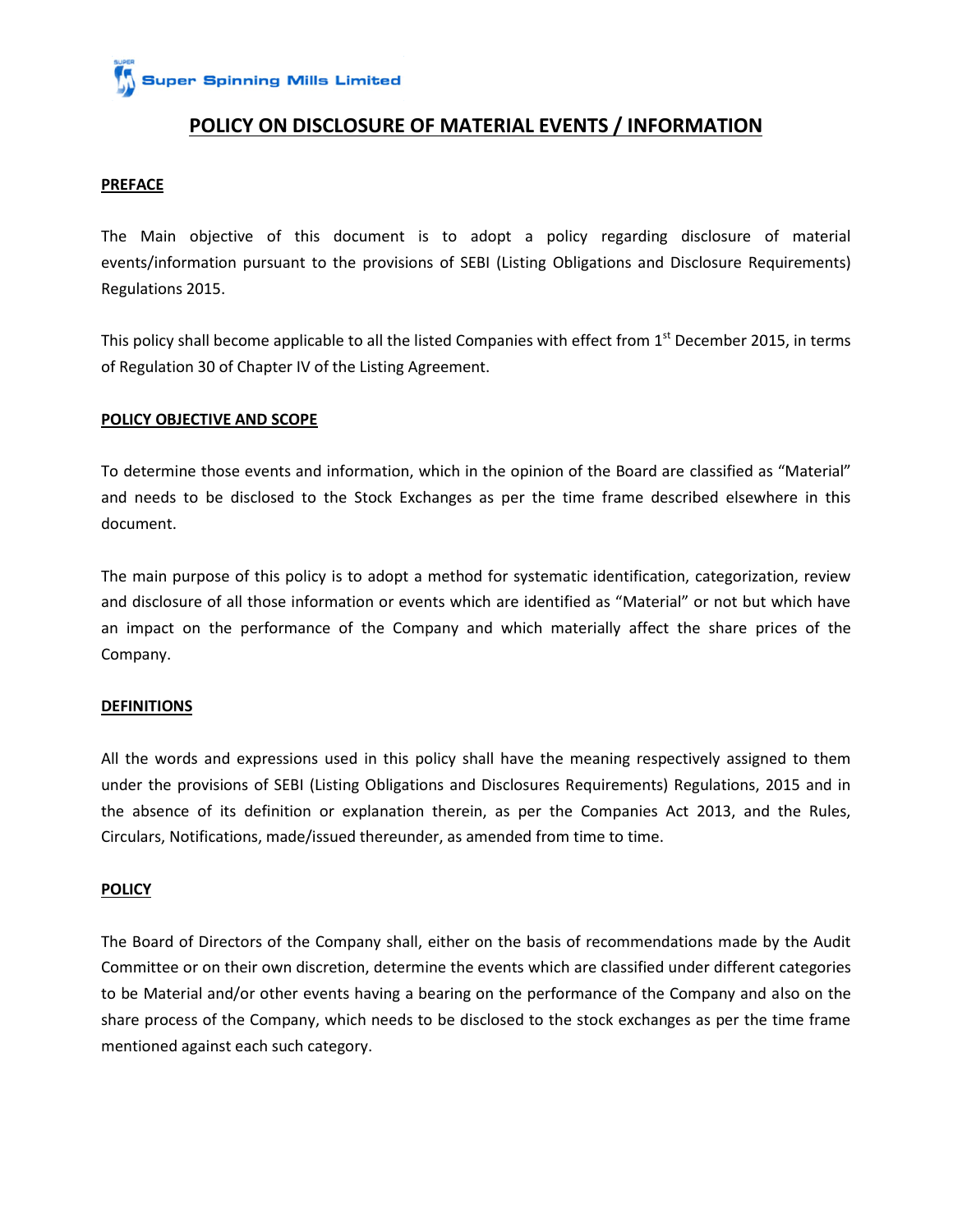# **Super Spinning Mills Limited**

## **CATEGORY- A**

Events/Information's, classified as Material in view of the Board which needs to be disclosed to the Stock Exchanges within 24 hours of the Board Meeting are:

 Acquisition, Scheme of Arrangement, which includes amalgamation, merger, demerger, restructuring or sale or disposal of unit(s), division(s) or subsidiary of the listed company or any other restructuring.

 Issuance or forfeiture of any securities, split or consolidation of shares, buy-back of any securities, any restriction on transferability of shares, alteration in terms or structure of existing securities, including forfeiture, reissue of forfeited securities, alteration of calls, redemption of securities etc.,

 Shareholders' Agreement, Joint Venture Agreement, any agreement/ treaty/contract with media companies which are binding and any revision or amendment and termination thereof.

- Fraud/Default by Promoters or KMP and arrest of KMP or promoter
- Reference to BIFR and winding-up petition filed by any party/creditors.
- Revision in Ratings
- Any change in Directorship/KMP/Auditor and Compliance Officer
- Appointment and termination of Share Transfer Agent
- Corporate Debt restructuring
- One time Settlement with Banks.

## **CATEGORY - B**

Events/Information, classified as Material in view of the Board which needs to be disclosed to the Stock Exchanges within 30 minutes of closure of Board Meeting are:

- Declaration of Dividend and/or cash bonuses recommended and any other information relating to it.
- Buy back of shares
- Financial Results
- Alteration of Share Capital
- Any decision regarding fund raising proposed
- Cancellation of dividend with reasons thereof
- Increase in Capital by issue of Bonus shares through capitalization including the date on which such bonus shares shall be credited/dispatched.
- Decision on voluntary delisting by listed Company from Stock exchange.

 Reissue of forfeited shares or securities, or the issue of shares or securities held in reserve for further issues.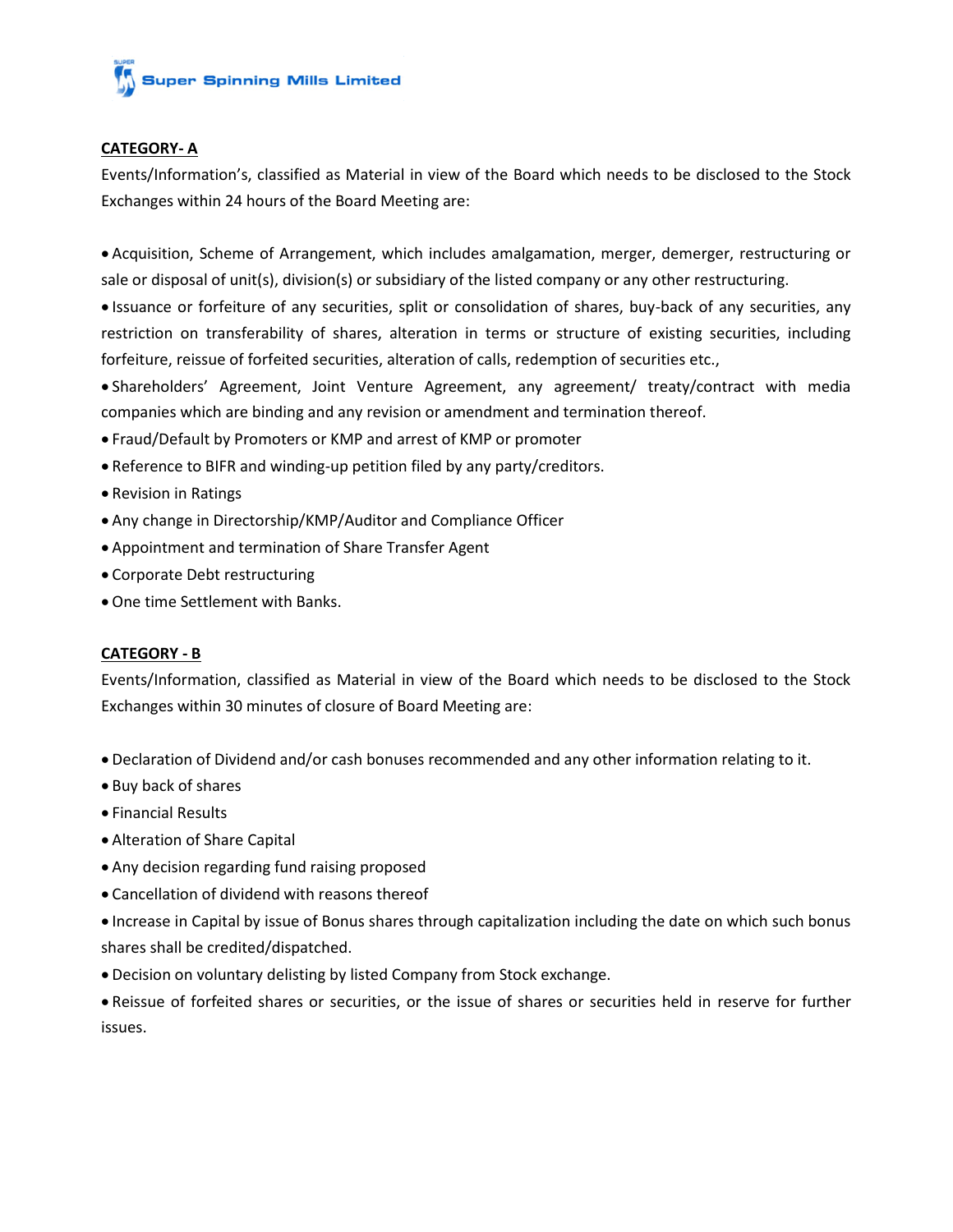## **CATEGORY-C**

Miscellaneous events/information which are not considered as "Material" in the opinion of the Board, which however needs to be disclosed to the stock exchanges as soon as it is possible when the necessary information is ready to be published:

 Commencement or any postponement in the date of commencement of commercial production or commercial operations of any unit/division.

- Any Agreement for loan not which are binding but not in the normal course of business.
- Any capacity addition or new product launch.

 Any change in the general character or nature business as a result of change in arrangements in areas of marketing, technical, strategic or manufacturing, adoption of any new line of business, closure of operations of any unit/division etc.,

 Events of any major disruption of operations of any one or more units or division of listed entity due to natural calamity due to earthquake, flood, fire etc., or other incidence like strikes, lockout, etc.,

- Effects arising out of any change in regulatory framework applicable to listed entity.
- Options to purchase securities under ESOP/ESPS Scheme.
- Frauds/Defaults by Directors (other than KMP) or employees of listed entity.
- Litigation /Dispute/ regulatory action(s) with impacts.
- Granting, withdrawal, surrender, cancellation or suspension of key licenses, or regulatory approvals.
- Giving of guarantees or indemnity or becoming a surety for third party
- Emergence of new technologies
- Expiry of patents
- Changes in accounting policy adopted

## **OTHERS:**

1. The Board may in its discretion also authorise KMPs to disclose such other events/information/material which in its opinion may be necessary to disclose the same to the members of the exchanges.

2. Any such events/information which the KMPs either jointly or severally deem it necessary to disclose to the shareholders to appraise the situation and prevent establishment of false market.

3. The Management shall also periodically keep the Board informed of all such Material /events/information which has to be disclosed to the stock exchanges.